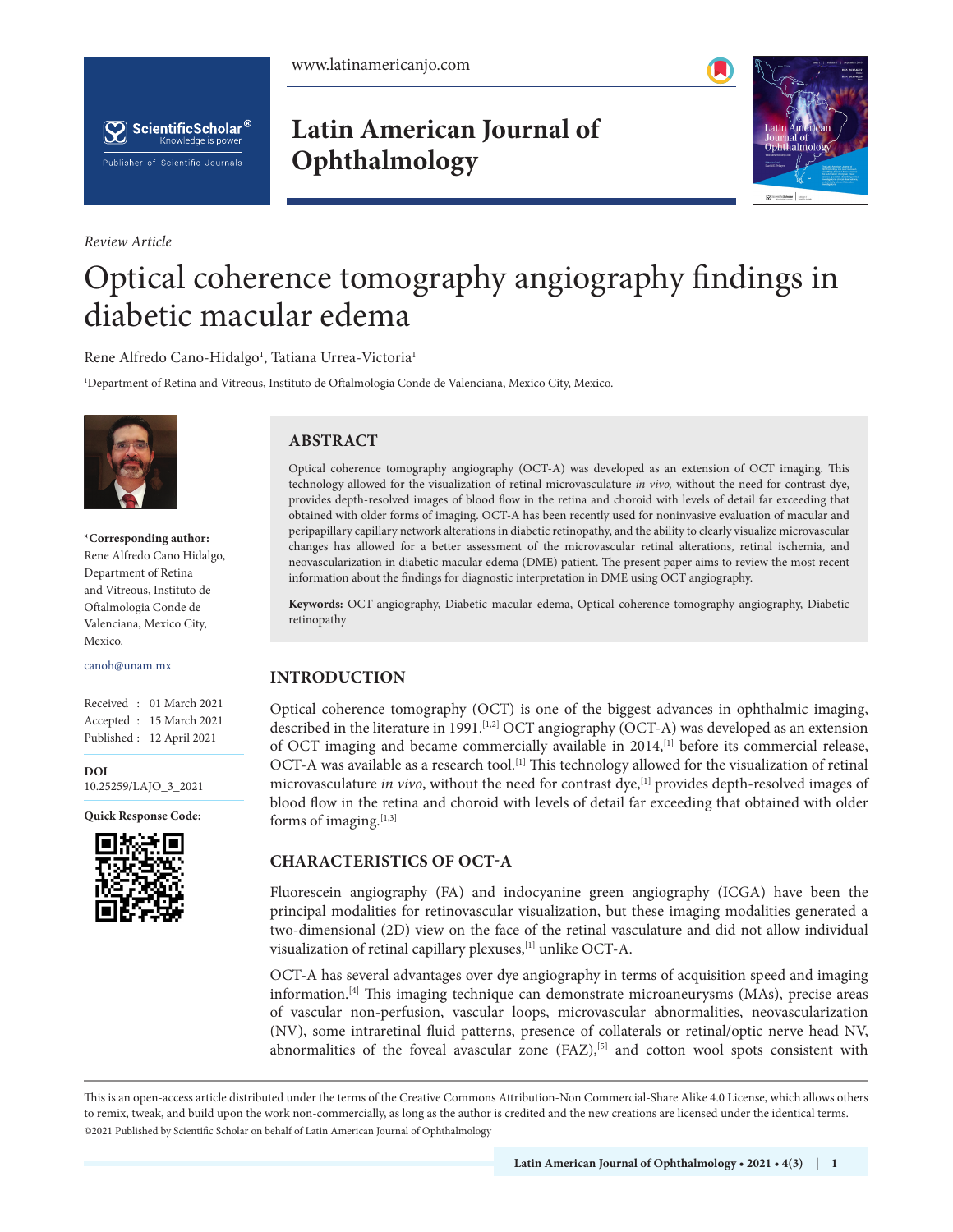fundus FA findings.[6] Additionally, OCT-A provides better volumetric visualization of the deep capillary plexus (DCP) and choroid with higher resolution compared to FA and  $ICGA.$ [1,7,8]

As a functional extension of structural OCT uses repeated B-scans to detect motion,  $[1,9]$  acquiring information by analyzing decorrelation signals of erythrocyte movement to visualize capillary network, to offer *in vivo* visualization of the retinal and choroidal capillary networks in different layers in a depth-resolved fashion, without the need for timeconsuming dye administration.<sup>[1,4,7,10]</sup>

The fact of not using dye to visualize vessels confers multiple advantages.[1] OCT-A generates high-contrast images that are not blocked by dye leakage from vessels and can clearly delineate the abnormal vasculature and capillary nonperfusion areas (NPAs),<sup>[5]</sup> leading to more pronounced definition of retinal vasculature,<sup>[1]</sup> thus allowing a higher detection rate of capillary NPAs.<sup>[4]</sup> Besides, this dye-free imaging modality does not expose patients to the risks associated with contrast dye, which range from mild allergic reactions to anaphylaxis.[1]

This novel imaging modality allows for detailed visualization of the posterior retina in a cross-sectional fashion<sup>[1]</sup> and it can separately analyze each of the three retinal capillary plexus which is important for understanding the pathophysiologic changes in diabetic retinopathy (DR),[5] mainly as an essential tool in the detection and monitoring of diabetic macular edema (DME), and diabetic macular ischemia (DMI) with inner retinal thinning.<sup>[4]</sup> This segmentation of volumetric data leads to the identification of retinal capillary plexuses individually, providing detail, and resolution similar to that of histologic studies.[1]

OCT-A offers a non-invasive, rapid imaging modality which is performed through repeated scans at the same retinal location, and each scan capture is separated by a brief lapse in time. As light is reflected back, a difference in signal will be detected between the two scans. This difference is due to motion between the scans and is termed decorrelation signal. Because the retina is a static tissue, the decorrelation signal is attributed to the movement of blood through the retinal vasculature.<sup>[1,4,9]</sup> Thus, a decorrelation map is generated that mirrors the flow of blood in the back of the eye, rendering a representation of its vascular networks.[1]

OCT-A technology has the advantage that it enables threedimensional (3D) visualization of retinal microvasculature at different depths<sup>[7]</sup> and offers the possibility of also imaging the radial peripapillary capillary network and the intermediate and DCPs. This capability opens a variety of possibilities for disease description and quantification, research into pathogenesis of disease, and development and evaluation of new treatments.[3]

Widefield OCT-A has emerged as a promising tool with the potential to replicate or replace FA in the diagnosis or monitoring of disease progression. Widefield OCT-A has been compared to ultra-widefield FA in DR patients. Recent observational studies have shown that wide-field OCT-A is comparable to ultra-wide-field FA in the detection of NV.[5] Likewise, as an aid in DME in terms of the differentiation of cystoid space and non-perfused area by the location of the empty flow area.<sup>[6]</sup>

Beyond its many advantages OCT-A has a number of limitations.

OCT-A cannot visualize dye leakage, a common landmark of inflammatory vascular pathology and a sign of bloodretinal barrier breakdown,<sup>[1]</sup> and it is unable to assess dynamic characteristics of flow velocity, and leakage which is sometimes necessary to assess various retinal pathologies.<sup>[4]</sup>

OCT-A cannot provide information on transit time or vascular filling either,<sup>[1]</sup> and it is unable to assess the dynamic characteristics of flow velocity.[5]

Flow detection in OCT-A requires scanning a single location multiple times, as previously mentioned. This increases image acquisition times, especially for larger scan areas;<sup>[1]</sup> and while newer devices with faster scan speeds have shorter image acquisition times, capturing large amounts of data at high speeds translates into slower processing and savings times.<sup>[1]</sup>

The ability of OCT-A to detect pathology in the retinal periphery, such as peripheral non-perfusion, remains limited.[1] The largest scanning area that is achievable with commercially available OCT-A devices is 8 mm by 8 mm which grants a field of view of approximately 30° and even with the introduction of wide-field OCT-A that is able to generate images of 12 mm by 12 mm the field of view is still not comparable to standard and ultra-wide field FA/ICGA; thus, OCT-A has poor ability in generating good quality peripheral retinal images.[4,5] To overcome this limitation, it has been created the montaging algorithm with the finality of generating a wider field of view.<sup>[4]</sup> This approach, however, results in an increase in scan acquisition time and misalignment of the images.[5]

One of the major limitations of the OCT-A technology used is the accuracy of segmentation. The automated segmentation lines are not always precise, especially when there are major changes to the retinal architecture (like in the case of DME).[9]

OCT-A images themselves result from an automated algorithm might cause several artifacts that lead to misinterpretation of images,[6] and problems such as motion and projection artifacts are commonly encountered while analyzing the images.[5] While this can be corrected through projection removal algorithms, the method may potentially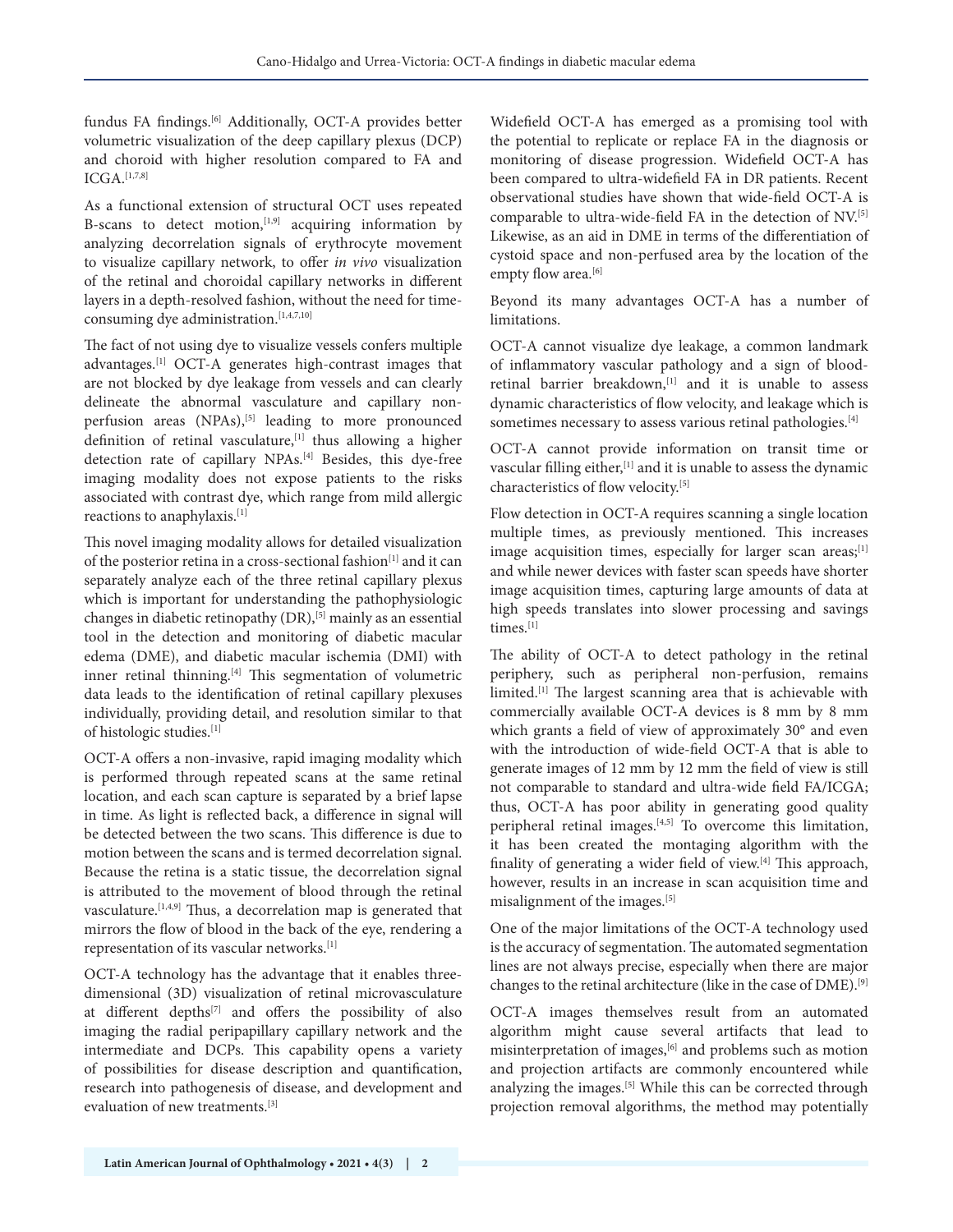result in loss of flow information within the deeper layer, giving a disjointed image.[4]

OCT-A imaging is vulnerable to artifacts that arise from image acquisition and processing.<sup>[1]</sup> Although the purpose of this review is not to mention in detail the artifacts that can be generated with this innovative technology, it is very important to recognize them to achieve an adequate correlation with the clinical aspect and to achieve a precise interpretation of the information added and presented with other imaging modalities.

A very brief mention will be made of the artifacts, reported in the literature,<sup>[1]</sup> to take them into account when interpreting the images, even more so when analyzing cases of DR, especially in cases of DME.

#### **Projection artifacts**

These are perhaps the most prominent and principal artifacts seen in OCT-A. As the OCT beam penetrates the retina, it first encounters the superficial capillary plexus (SCP) and some of the light is reflected from this plexus to be interpreted by the device. The light that is not reflected continues to travel through the retina until it reaches the retinal pigment epithelium (RPE). The RPE acts as a natural reflector, reflecting light back toward the OCT-A device. The light that arrives at the RPE is influenced by the flow above it and generates a decorrelation signal that mimics the superficial vascular beds. The result is the erroneous appearance of superficial vessels in the external retina and the RPE, and this misinterpretation of flow is called a projection artifact.[1]

#### **Signal intensity**

For example, in the case of cataracts or opacities that reduce the penetration of light through the vitreous, the result is a reduction in the signal-to-noise ratio and the overall quality of the image.<sup>[1]</sup>

#### **Motion artifact**

During the taking of the images and the execution of the study, patients can move their head, neck, and eyes. This type of movement is known as a bulk motion. Any movement can be misinterpreted as a flow rather than the movement of the erythrocytes. Thus, bulk motion creates a type of artifact called a "motion artifact." On an en face image, motion artifacts appear as horizontal lines throughout the scan.[1]

#### **Shadowing artifact**

This artifact is generated when the light beam from the OCT is blocked and cannot reach the outer layers of the retina. Drusen, hemorrhage, and vitreous floaters are pathological features that can cause shadows.[1]

#### **Segmentation artifacts**

Some retinochoroidal pathologies, drusen in age-related macular degeneration (AMD), myopia and fluid and distortion of the retinal architecture in DME cases can drastically alter the anatomy of the retina and cause the algorithms to mismark the boundaries of the layers. It is necessary to mention that the segmentation algorithms were developed obtaining images of healthy eyes with different retinal layers.[1]

Different OCT-A platforms and segmentation algorithms have been described. These devices vary in their light source, as well as their light detectors.<sup>[1]</sup>

The AngioVue software of RTVue XR Avanti (Optovue, Fremont, CA) was the first commercially available OCT-A system.[8]

The AngioPlex OCT-A instrument (Carl Zeiss Meditec, Dublin, CA) improved the CIRRUS HD OCT scanning rate to 68,000 A-scans per second and introduced a tracking software known as Fast-Trac retinal-tracking technology.<sup>[8]</sup>

Spectral domain OCT-A (SD OCT-A) uses a near infrared super luminescent diode with a wavelength of ~840 nm as the light source and a spectrometer as the detector; on the other hand, swept source OCT-A (SS OCT-A) uses a tunable scanning laser with a wavelength of ~1050 nm as a light source and a single photodiode as a detector.[1]

#### **DME**

DME, as widely described, is the most common cause of visual impairment in diabetic eyes, especially in patients with non-proliferative DR (NPDR).[11] DME can occur at any stage and is identified by retinal thickening and hard exudates.<sup>[12]</sup>

DME refers to the accumulation of fluid in the macula due to leaking blood vessels.<sup>[4]</sup> Pericyte loss and endothelial cell proliferation in patients with DR weaken the vascular walls, resulting in the formation of MAs and increased vascular permeability by upregulation of inflammatory cytokines.<sup>[6]</sup> Leakage of MA, NV, and abnormal capillary staining are the factors contributing to DME.<sup>[10]</sup>

The pathophysiology of DR/DME is complex and multifactorial and is currently considered to be a chronic, low-grade inflammatory disorder, involving all cellular elements (vascular, neural, and glial) in the retina.<sup>[13]</sup> The common pathological changes are blood-retina barrier (BRB) disruption by increased vascular endothelial growth factor (VEGF) and inflammatory cytokines under hyperglycemia conditions.[10]

It has been established that under normal circumstances, and relating it to the retinal plexuses, the production of fluid can originate from the SCP that runs through the interstitial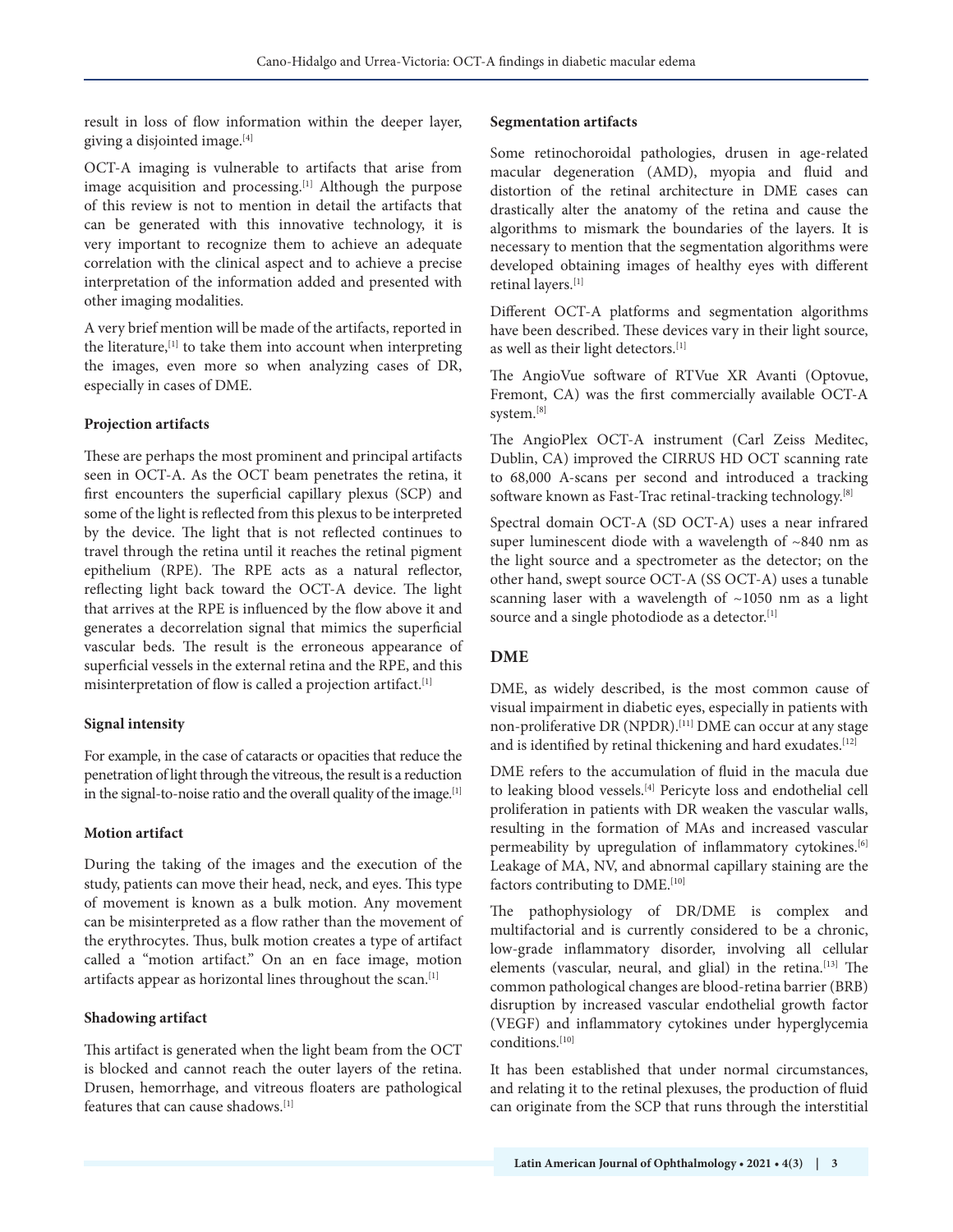tissue of the retina to be absorbed by the actions of the Müller cells and the DCP.[9] The rupture of the internal hemorrhagic barrier and the consequent increase in leakage from the SCP could reach a level where the fluid removal capabilities would be exceeded.<sup>[9]</sup>

In addition, disruption or damage to the DCP may lead to DME development because DCP is the principle venous outflow system for retinal capillary plexus.[5]

According to parameters used in the DR Clinical Research Network, DME has been defined as: Macular edema identified as center-involved macular edema (central subfield thickness  $\geq 305$  mm in men or  $\geq 290$  mm in women)<sup>[9]</sup> and can occur at any stage and is identified by retinal thickening and hard exudates.[12]

OCT-A has been recently used for noninvasive evaluation of macular and peripapillary capillary network alterations in DR,<sup>[13]</sup> and the ability to clearly visualize microvascular changes has allowed for a better assessment of the microvascular retinal alterations, retinal ischemia, and NV in DME patient.<sup>[14,15]</sup>

There are limited data in the literature on its use in patients with DME.<sup>[13]</sup> This is because in DME, OCT-A can be difficult to interpret due to the presence of artifacts (previously described) that can be caused by intraretinal cystoid spaces, which can displace retinal vessels and impact the evaluation of areas of reduced/no perfusion.<sup>[13]</sup> While OCT can illustrate structural changes prominently and help in the detection of these cystic spaces, OCT-A has low reliability in visualizing the DCP in patients with  $DME.<sub>[5]</sub>$ 

Severely altered anatomical features of the macular area (such as severe cystoid macular edema [CME]) cause segmentation errors.<sup>[16,17]</sup> The accumulated fluid can interfere with the OCT imaging and segmentation capabilities, as accurate identification of anatomical landmarks is required for the complex automated process required for correct segmentation, and incorrect segmentation can affect the OCT-A image<sup>[4]</sup> and, therefore, influence its correct interpretation.

As mentioned, in cases of retinal edema, the segmentation of the retina can be problematic due to an increase in the thickness of one or more layers and a decrease in others, which causes failure in their automatic recognition.<sup>[15,16]</sup> In addition, increasing the thickness of the retinal layers could reduce the signal intensity of the underlying choroid, thus causing a distorted vessel density (VD) analysis.<sup>[15,16]</sup> However, using an internal segmentation of the inner edge of the retina and an external segmentation of the RPE, allow to obtain details of the perfusion of the macula in the presence of DME, although it can be difficult to differentiate between SCP and DCP.[4]

In DME there is an inverse relationship with OCT-A signal intensity because the fluid weakens the reflected signal from deeper layers.[4]

Several morphological changes of DR and DME can be detected by OCT-A: MAs, intraretinal micro-vascular abnormalities (IRMAs), vascular loops, NPAs, NV, even before they are appreciated clinically or on fundus photography,<sup>[5]</sup> and it is able to offer additional information with respect to the localization of these changes.[4,6] The most relevant characteristics of the OCT-A findings are shown in Table 1.

### **MAS**

The loss of pericytes and the proliferation of endothelial cells in patients with DR weaken the vascular walls, resulting in the formation of MAs;[6] are a hallmark of this disease and the alterations in the BRB are characterized by their loss and endothelial cell-cell junction breakdown.[2]

A MA itself is one imaging biomarker used to detect the progression of DR and assess the pathophysiological treatment response of central-involved macular edema in patients with Type 2 diabetes.<sup>[6]</sup> These lesions often manifest in early DR. OCT-A is able to localize MAs precisely and is able to pick up MAs, not otherwise shown on a dilated clinical examination.[4,18,19] There are, however, discrepancies, among studies, in regard to the detectability of MAs between FA and OCT-A.[4]

It is not still clear whether OCT-A is comparable to FA in terms of MA detection.<sup>[4,5]</sup> It has been reported most MAs detected by OCT-A has a corresponding finding in FA.[4] Schwartz *et al*. and Ishibazawa *et al*. demonstrated that OCT-A can detect MA that would not otherwise be detectable in FA<sup>[19,20]</sup>

Ishibazawa *et al*. concluded that OCT-A techniques could be used to study the origin of MAs, describing them as demarcated saccular or fusiform shapes of focally dilated capillary vessels in the inner retina.<sup>[2,19]</sup>

Salz *et al*. reported that the sensitivity and specificity of detection of MAs by SS OCT-A versus fundus FA were 85% and 75%, respectively, and the retinal depth of 100% of MAs could be located by SS OCT-A.<sup>[6,21]</sup> Detection of MAs using OCT-A, however, may be influenced by blood flow turbulence within the MAs and hence the discrepancy found among the studies.<sup>[4]</sup>

Parravano *et al*. have identified a correlation between the reflectivity of MAs and its detectability in OCT-A: They are hyper-reflective lesions that can be easily visualized and more likely to be detected, but this can also be affected by turbulent blood flow in them.[22,23]

Hasegawa *et al*. examined the association between the distribution of MAs detected by OCT-A and DME, encountered there was a significant increase in the density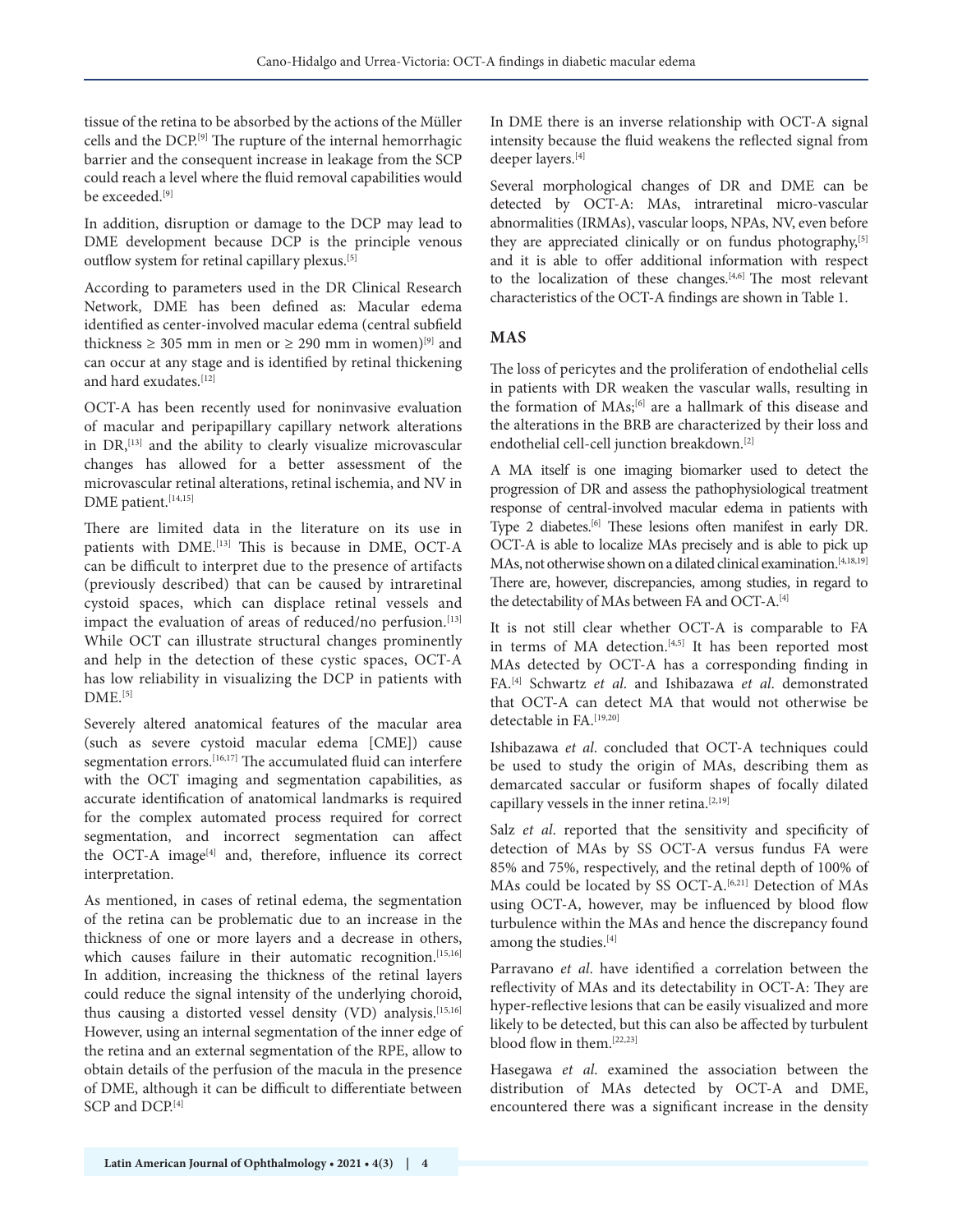inside the edema in the DCP. These results demonstrated that the density of the MAs in the DCP was significantly associated with the macular volume. Moreover, their results also indicated that the MAs in the DCP contributed to the pathogenesis of DME, especially for the CME type of DME.[24] MAs detected by OCT-A in DME suggest that MAs in the DCP might contribute to the pathogenesis of DME.<sup>[24]</sup> Compared with non-DME eyes, DME eyes have more MAs in DCP.[10]

The result is consistent with the theory that MA leakage is one of the main reasons leading to DME. Furtherly, OCT-A combined with B-scans can provide precise location of MA, which is helpful to guide focal laser photocoagulation treatment for DME.[10] The presence of MA is a biomarker that predicts the response to anti-VEGF therapy, the severity of DME, and progression of DR.<sup>[6]</sup>

### **IRMAs**

IRMAs are shunt vessels due to abnormal branching or dilation of existing capillaries within the retina that help to supply areas of non-perfusion in  $DR^{[4]}$  and on en face images appear as dilated or looping vessels with greater caliber near these areas.[5,10]

The difference between IRMAs and NV is that IRMAs appear as dilated retinal vessels without an internal limiting membrane (ILM) or posterior hyaloid rupture, unlike NV that it expands to the vitreous with ILM rupture.<sup>[10]</sup>

These are irregular branching flow lesions consisting solely of flow internal to the ILM on cross-sectional B-scan, definition that is constant with the previous structural OCT and histopathologic studies.[25]

The visualization as dilated or looping vessels near the areas of capillary loss been made possible with a higher detection rate on OCT-A than color fundus photography.[4,5] Moreover, with this technology has emerged as an effective tool to differentiate between IRMAs and NVs.<sup>[5]</sup>

Other features that allow the identification of IRMAs include the presence of intraretinal hyper-reflective dots and outpouching of the ILM. IRMAs appear as focal areas of increased intraretinal blood flow within the superficial capillary slab on OCT-A.<sup>[4,5]</sup>

IRMAs appear on widefield OCT-A as tortuous intraretinal vascular segments not exceeding the inner limiting membrane boundaries and are better morphologic characterized due to the absence of late dye leakage compared to FA.[26]

Greig *et al*. in their study to assess the association between quantitative OCT-A metrics and DR disease progression macular analysis showed that the presence of IRMA at baseline was significantly associated with increased odds of disease progression at 12 months.<sup>[25]</sup>

Lui *et al*. found in their research that IRMA was more found in severe NPDR indicating the severity of DR eyes and the risk of PDR.[10]

IRMA shows heterogeneous behavior after panretinal photocoagulation (PRP) treatment: Some remain unchanged, some show regression, and some others may be worse. IRMA that regresses may be adjacent to areas of restored vascular perfusion after PRP.[26]

### **RETINAL NV**

NV appears as disorganized vessels originating from retina into vitreous on OCT angiograms, which can be found on disk or somewhere adjacent to NPAs.<sup>[10]</sup>

Retinal NVs are detectable on OCT-A through observation of flow signal above the ILM and often appear next to retinal NPAs.[4]

Hyperfluorescent lesions on FA that appeared indistinguishable from an MA were identified as NVs using OCT-A. This information may help us to understand why some patients with PDR and vitreous hemorrhage do not have a definitive NV on FA, as long as this method does not always identify all NV.[2]

OCT-A can detect early retinal NVs and identify the origins and morphological patterns of NVs in PDR, hence allowing classification of the lesion, offering a better understanding of the pathophysiology, and helps to guide the management strategies.[4]

OCT-A can also detect NVs intraretinal, which is difficult to differentiate from the MA in FA,<sup>[4]</sup> and also allows to clearly visualize new vessels in the disc (NVD) that persist as a spiral, loop, and irregular structures sometimes described after anti-VEGF therapy.[2]

With widefield OCT- A may be particularly advantageous in the case of small neovascular lesions, which could be missed by FA or misdiagnosed as IRMA or MA. With these field of view, both NV elsewhere and neovascularization of the disc (NVD), appear as irregular, convoluted masses of large and small caliber vessels, better visualized in the vitreoretinal interface slab, which covers the most posterior portion of the vitreous body (the hyaloid) and the most anterior part of the retinal surface.<sup>[26,27]</sup>

## **RETINAL VASCULAR DENSITY**

VD is defined as the ratio of blood vessel area to the total measured area.[5] Is one of the most studied parameters of OCT-A, which is implicated in the presence and progression of  $DR<sup>[28]</sup>$ 

Compared with non-DME eyes, DME eyes showed lower vascular density,<sup>[10]</sup> and it has been demonstrated that VD decreases in both SCP and DCP in patients with DR.[5]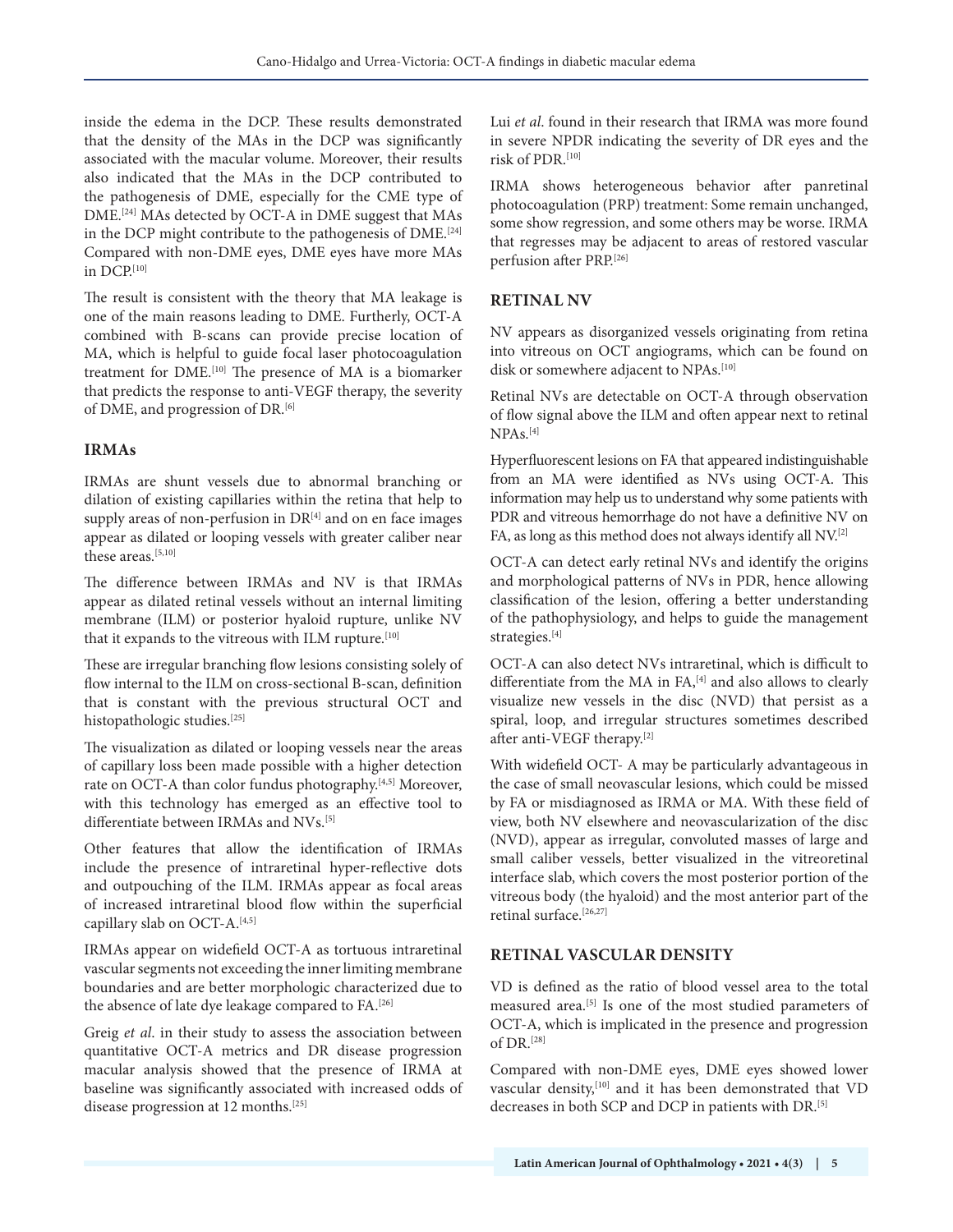VD has also been shown to decrease in diabetic patients without DR. This is attributed to the fact that parafoveal capillary non-perfusion in DCP may be an early sign of  $DR<sup>[5]</sup>$ 

The relationship between VD and DME is unclear: Some studies have found that DME's VD declines while others are found to have no difference.<sup>[28]</sup>

The VD of both superficial and DCPs of the DME patients have been described lower than in the healthy controls with DCP density being much more affected than SCP density.<sup>[10,15]</sup>

Xie *et al*. investigated the association of macular VD in participants with DME, founded a significantly lower average parafoveal VD and temporal parafoveal VD than those without DME when adjusted for confounding factors.<sup>[28]</sup> They also demonstrated that parafoveal VD was decreased in patients with DR. Age, HbA1c, and DME were also negatively correlated with parafoveal VD.[28]

Kim *et al*. detected a progressively decreasing capillary density, branching complexity, and progressively increasing average vascular caliber in eyes with different stages of DR.[29] In the study by Agemy *et al*., a significantly reduced density in the SCP in mild NPDR in comparison to control subjects was also observed.<sup>[30,31]</sup>

Various measures of VD have been investigated in several preliminary studies using different OCT-A devices and processing algorithms. Matsunaga *et al*. have measured VD parameters in healthy subjects using SS OCT- and optical microangiography algorithm.[32] Jia *et al*. have used SS OCT-A and split-spectrum amplitude-decorrelation algorithm (SSADA) to localize and quantify the area of choroidal NV in subjects with AMD.[33] Hwang *et al*. have measured vessel densities within a para- and perifoveal ring in 12 diabetic subjects using SS OCT-A and SSADA.<sup>[34]</sup> Finally, Agemy *et al*. have investigated retinal capillary perfusion density in DR with skeletonized SD OCT-A images processed with SSADA.[29,31]

#### **INTERCAPILLARY SPACING**

The OCT-A cannot show the capillary leakage but is able to delineate clearly areas of capillary changes.[35] Wall staining and arteriolar narrowing have been illustrated as intense attenuation of microcirculation caliber on OCT-A.[2]

Studies have shown intercapillary spacing is a more sensitive parameter than VD and FAZ to detect early capillary dropouts or areas of non-perfusion.<sup>[5]</sup>

## **CYSTOID SPACES**

In 2016, a pioneering study from De Carlo *et al*. described the cystoid spaces of DME patients as black areas, devoid of signal, with an oblong shape on OCT-A, in contrast with the grey areas representing NPAs.[11,36]

Another important critical point was highlighted in 2017 by Kashani *et al*. that recognized a new OCT-A feature in retinal vascular diseases, including CDME, called suspended scattering particles in motion (SSPiM). SSPiM represents an extravascular OCT-A signal related to varying degrees of hyper-reflective material on structural OCT, likely due to Brownian motion of particles within the intraretinal fluid that appears as a flow-on OCT-A B-scans.[36,37]

The features of DME on OCT-A images and the characteristics of the internal reflectivity of cysts are not yet fully understood and there is still no consensus on their interpretation.[36] However, Cosca *et al*. propose the following description:

The intraretinal cystoid spaces appear as hypo-intense intraretinal spaces, which are roundish structures, are mainly located in proximity of non-perfused areas, may vary in dimension and the location depending on the depth of the C-scan section.[38]

Hypointense intraretinal spaces are the most common pattern of DME on OCT-A, associated with intra retinal fluid accumulation.[38]

Hypointense intraretinal spaces in terms of distribution may be noticed between the superficial and the DCP and the aspect is highly variable depends on the degree of involvement of these vascular layers.[38]

The larger ones are more frequently located in sub foveal and para-foveal area, while smaller ones are more peripheral in macular and extramacular area.[38]

Large intraretinal cystoid spaces may sometime appear with a greyish aspect, and this peculiar aspect might be due to the presence of active motion inside these spaces, as mentioned before.[38]

The cystoid spaces in DME appear devoid of flow and are easily differentiated from areas of capillary drop-out, despite the fact that cystoid spaces are located within the capillary dropout areas.<sup>[35]</sup>

In clinical, anti-VEGF, the principal method to treat DME, has shown that foveal macular thickness and cystoid spaces tended to decrease and the cystoid spaces can be replaced by retinal tissues after the treatment.<sup>[10]</sup>

## **NPAS**

DME presents oval black areas surrounded with an abrupt stop of capillaries on OCT angiograms, which has similar features with NPA. However, the capillaries surrounded NPAs show different morphologies.<sup>[10]</sup>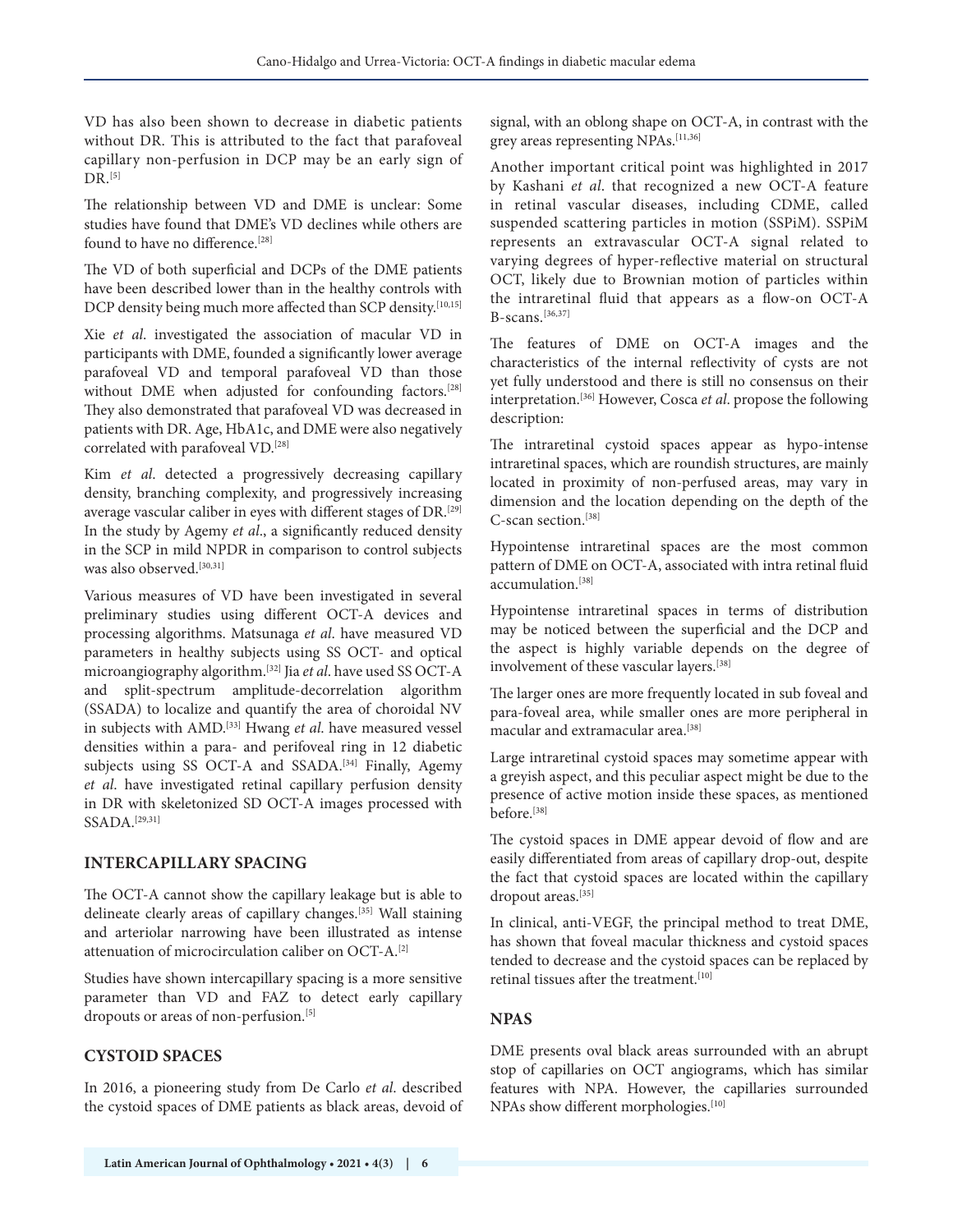NPAs appear as grey regions with some internal signal noise and bordered by capillaries.[36]

Non-perfused vessels are normally not detectable with OCT-A, since no decorrelation signal is comes from flowing blood: The difference in terms of signal intensity between these vessels and greyish cystoid spaces around makes them clearly distinguishable.[38] The presence of non-perfused vessels in the inter-cystoid tissue appear as well-defined tubular structures, without any decorrelation signal inside.<sup>[38]</sup>

Compared with DME, NPAs have different responses to anti-VEGF treatment, that the areas can remain unchanged or reperfused on OCT angiograms.[10]

## **FRACTAL DIMENSION (DF)**

Fractal analysis evaluates the microvascular alterations and the geometric alterations of the retinal vasculature. Fractal dimension in both the SCP and DCP has shown a significant decrease in diabetic eyes compared with normal control subjects.<sup>[5]</sup>

Ting *et al*. documented structural changes in the retinal microvasculature associated with severity of DR and systemic metabolic and vascular risk factors in patients with diabetes using df, confirming a positive correlation between the retinal capillary df with an increasing DR severity level.<sup>[39]</sup>

As an interesting fact, Sun *et al*. reported that df of DCP predicts DR progression, whereas VD of SCP predicts DME development.[9]

### **FINDINGS IN THE CAPILLARY PLEXUS (SCP AND DCP)**

Lee *et al*. after properly and carefully adjusting the boundaries between SCP and DCP in eyes with severe DME demonstrated that DME patients have significant damage to the integrity of the DCP but not the SCP. Also showing that OCT-A could help to quantify macular perfusion in patients with DMF.<sup>[4,40]</sup>

Vujosevic *et al*. evaluated modifications on OCT-A, after subthreshold micropulse yellow laser (SMPL) treatment in DME, documenting more pronounced changes in the DCP than in the SCP (decrease in FAZ area, number of MA, and area of the cysts). A significant decrease in the number of MA in the DCP occurred as early as 3 months after SMPL.<sup>[23]</sup>

## **HYPERREFLECTIVE RETINAL SPOTS (HRS)**

DME with subfoveal neuro-retinal detachment (SND) is a distinct pattern of DME, present in 15–30% of DME cases, and easily detected on OCT.<sup>[13]</sup> These condition has been associated with major local (ocular) inflammatory condition including higher levels of IL-6 in the vitreous and increased number of HRS, considered as signs of activated microglial cells in the retina.

In DR, the retinal microglial cells undergo a change in phenotype from resting to activated one and can be visualized as HRS on OCT.<sup>[13]</sup> These HRS have specific characteristics such as small size (<30 micron), reflectivity similar to nerve fiber layer and no backshadowing.<sup>[13]</sup> In fact, SND and HRS have been recently proposed as noninvasive OCT-imaging bio-markers of retinal inflammation in DME/DR, findings also identifiable in OCT-A.

Increased number of HRS has been documented in DME as well as in early stages of DR,<sup>[10]</sup> and a greater number of HRS was found if SND was present compared to DME without SND.[13]

DME with SND has been associated with decreased retinal sensitivity, increased choroidal thickness, and disrupted external limiting membrane (ELM).<sup>[13]</sup>

It has also been described that intraretinal hyper-reflective material due to hard exudates appears hyperintense on OCT-A, because completely reflects the refracted signal coming from the perfused (decorrelated) vessels above, with typical dark back shadowing, which could differentiate them from MAs.<sup>[38]</sup>

#### **3D OCT-A ANALYSIS**

Borrelli *et al*. have recently described *in vivo* rotational 3D analysis of MAs using OCT-A.[41]

Both OCT and OCT-A provide structural cross-sectional and en face imaging of the retina, respectively. This 2D visualization cannot provide information about the origin, orientation, and location of MAs within the retina. This shortcoming can be overcome using 3D analysis of MAs on  $OCT-A.$ <sup>[41]</sup>

Using 3D visualization, it has been shown that MAs are associated with two vessels and not at the vascular junctions besides the different morphological varieties of MAs.[41]

The authors also quantified DME using 3D vascular volume and perfusion densities in patients with DR.<sup>[5,24]</sup>

## **CHORIOCAPILLARIS CHANGES (CC)**

The earliest description of CC abnormalities in diabetic eyes was from the observation of postmortem or enucleated eyes with advanced PDR, in which significantly narrowed CC lumina, widened inter-capillary spaces, and extensive CC dropouts were observed throughout the choroid.<sup>[42]</sup>

OCT-A is a relatively new imaging technique that enables non-invasive volumetric visualization choriocapillaris vasculatures.[7]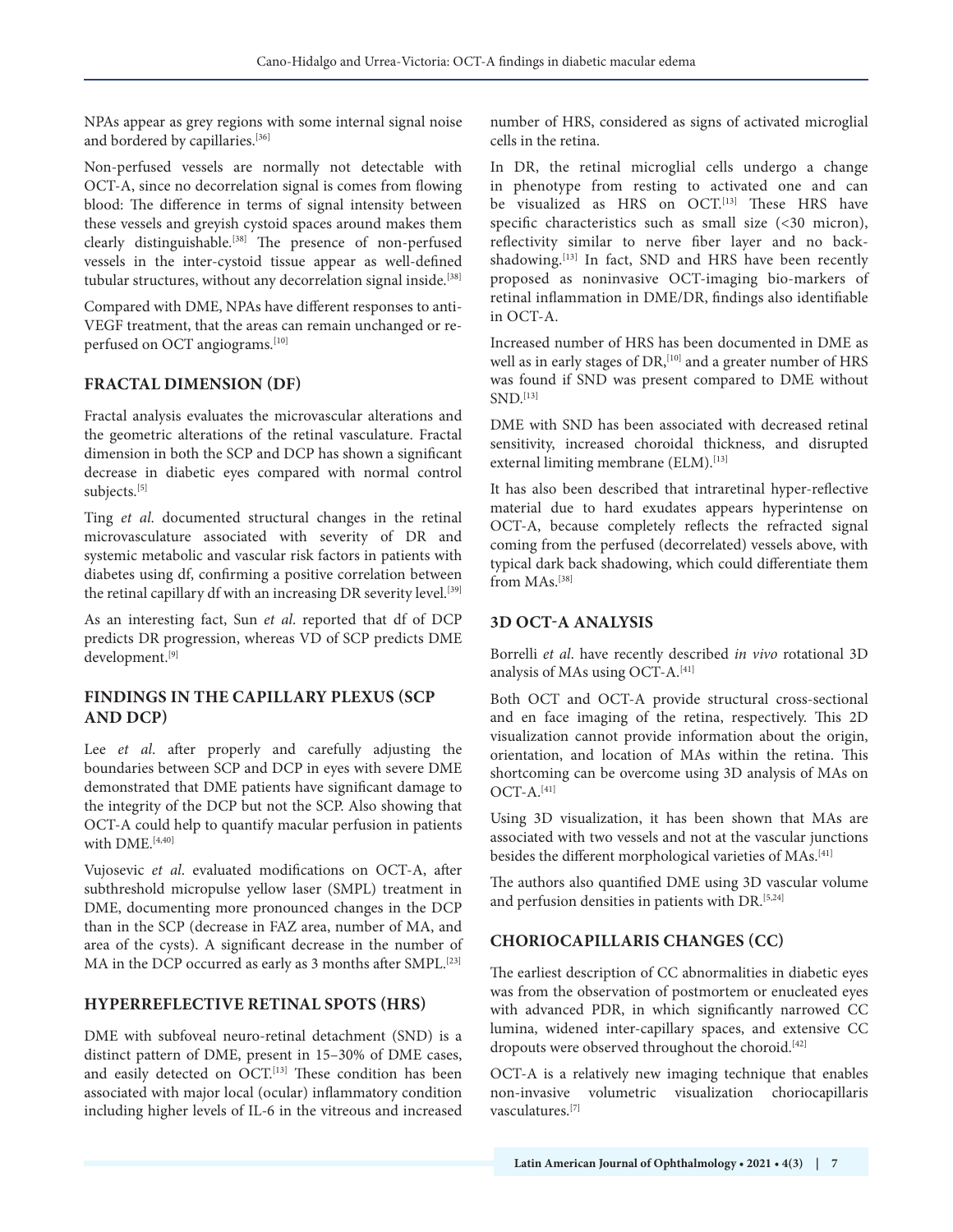Studies have shown diabetes to be associated with choriocapillaris (CC) degeneration and basal laminar deposit formation; the term diabetic choroidopathy has been used to refer to CC alterations associated with diabetes.[7]

Dai *et al*. studied the possibility of visualizing and quantifying CC using SS OCT-A, finding that CC perfusion in DR can be objectively and quantitatively assessed with flow deficits (FD)% and FD size. In the macular region, both CC FD% and CC FD size were increased in eyes with DR.<sup>[42]</sup>

There is a need for careful interpretation of CC OCT-A images, underscored by the variation seen among normal subjects. This variation leads to consider a diabetic patient's CC as abnormal only if the CC exhibit pronounced flow impairment relative to normal subjects, or if it shows pronounced inhomogeneity in the microvascular density over the OCT-A field of view.[7]

### **CHOROIDAL THICKNESS**

DME with SND has been associated with decreased retinal sensitivity, increased choroidal thickness, and disrupted  $ELM$ <sup>[13]</sup>

### **FAZ AREA**

There is a condition called, DMI, in which, the structure of the foveal capillary network is damaged. Such damage includes enlargement and irregularity of the FAZ and the appearance of macular non-perfusion, which leads to alterations in macular function.  ${}^{[16]}$  It has been postulated that the selective loss of pericytes and thickening of the basement membrane in retinal capillaries occur due to the effects of chronic hyperglycemia, leading to capillary occlusion, and one of the characteristics findings of DMI.[2]

DMI is characterized by the occlusion and loss of the macular capillary network or capillary dropout.[2,4] Clinically was defined as enlargement or disruption of the FAZ and capillary dropout in parafoveal area and was first established using FA decades ago.<sup>[9]</sup>

In healthy people, the diameter of normal FAZ commonly varies from 500 μm to 600 μm (less than the area within 300 μm radius circle equaling to 0.282 mm²). $^{\rm [16]}$ 

According to ETDRS Report No. 11, the macular ischemia is defined as a FAZ area enlarging more than 1000 μm in greatest diameter (supposing the FAZ is round or oval), equaling to the size of FAZ more than the area within 500 μm radius circle, and/or broken perifoveal capillary rings at the borders of FAZ with areas of macular capillary nonperfusion within the a 1 disk diameter of the foveal center according to FA.<sup>[16]</sup>

DMI is associated with functional retinal damage, and its diagnosis predicts DR progression.[2] It also has been shown that a larger FAZ and a poorer VD were associated with poorer visual acuity in patients with DR.[8]

Because of the advent of OCT-A, DMI can be assessed noninvasively and, more importantly, in distinct retinal capillary plexuses.[9] The analysis of the FAZ is also more accurate with OCT-A than with FA.[35]

The enlarged FAZ area in the DCP in DME could occur because (a) vascular changes secondary to DME occur more prominently in the DCP or (b) fluid accumulation in DME may cause a reflection effect on OCT-A and loss of the OCT signal in the deeper layers. This may cause the FAZ to appear larger in the DCP, but the apparent enlargement in the FAZ might also be due to artifact.<sup>[6]</sup>

When a macular region is affected by ischemia, it presents in varying degrees, including the disappearance of a part of the macular arch ring capillary network, expansion of the FAZ area, damage in perifoveal capillaries, and appearance of MNP area in the macular region.<sup>[16]</sup>

The most prominent changes in the FAZ area overtime occurred in the DCP, which is consistent with the pathogenesis of DME.<sup>[6]</sup>

Vascular quantitative measures of OCT-A have also shown to be able to help screen and monitor DMI in patients with no clinical evidence of DR.[4]

Jia *et al*. imaged neo-vascularization and quantified areas of macular ischemia in DR. The quantification of macular ischemia involved measuring the diameter of the FAZ and the total area of vessel non-perfusion.<sup>[38,43]</sup>

With further advancement in the technology, OCT-A may serve as an alternative non-invasive method to FA to detect DMI and help predict visual prognosis.[4]

### **OCT-A BIOMARKERS AND PREDICTIVE FACTORS IN DME**

Recently, there has been an interest in determining the prognostic value of changes on OCT such as foveal intraretinal cysts and edema, including size and location, presence of subretinal fluid, and integrity of retinal layers in DME.<sup>[5]</sup> More interestingly, a correlation has been found between capillary changes observed with OCT-A and macular photoreceptor disruption and DR severity.[35]

Unlike the DR progression, DME development is associated with VD of the SCP, but not with DCP metrics. In theory, an imbalance in fluid entry versus fluid exit would lead to formation of DME, as commented before.<sup>[9]</sup>

It has been proposed that the efficacy of anti-VEGF treatment can be estimated according to MA and intraretinal capillary abnormalities and vascular networks by OCT-A.<sup>[10]</sup>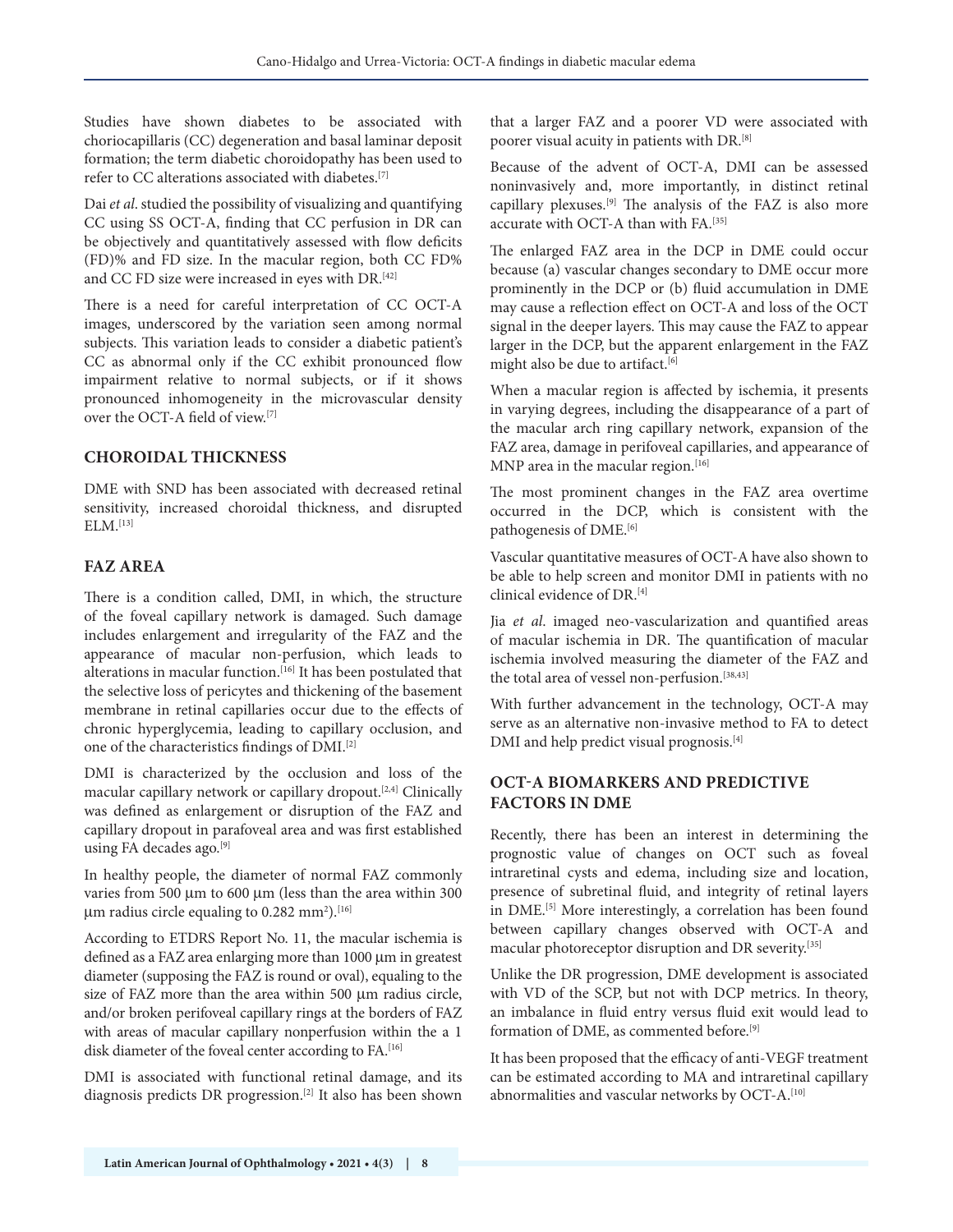Compared with anti-VEGF responders, poor responders showed more MAs, lower vascular density, and larger FAZ area in DCP, but without significant difference in SCP.[10] Various reasons for poor response can be: The poor responder eyes accumulate more protein within the intraretinal cysts, preventing the agent to diffuse into the DCPs. Another explanation is that the poor responder eyes show severe deep retina ischemia, leading to a decreased ability to remove the fluid. $[10]$ 

In contrast to DME eyes that respond well to anti-VEGF drugs, poor responder DME eyes showed significantly lower flow density, larger number of MAs, and larger area of the FAZ in the DCP.<sup>[40]</sup>

Lee *et al*. reported that a SD OCT finding associated with the response to anti-VEGF treatment was the optical density of the intraretinal cysts. Chronic inflammation with highly exudative DME might cause protein-rich intraretinal cysts that appear as hyper-reflective signals on SD OCT, as in other retinal diseases.[40]

It is important to remember that a structural correlation and other multimodal images must be performed, taking into account that the resolution of the EMD does not always correspond with an improvement in visual acuity. Photoreceptor damage with ellipsoid zone disruption and macular ischemia are two possible reasons for poor visual improvement after the remission of macular edema.<sup>[8]</sup>

In some patients with DME, central visual loss may not only be due to the macular edema itself but also to changes in the FAZ and retinal capillary alterations in the macula.<sup>[6]</sup>

Hsieh *et al*. investigated the correlation of quantitative OCT-A parameters and the best corrected visual acuity (BCVA), finding that poorer VD in both the SCP and DCP at the parafoveal area was correlated with both poorer BCVA and thicker central retinal thickness. However, the reason of this is still controversial since, in DME, this finding may suggest that poorer parafoveal vascular perfusion itself could result in poorer vision, or it could be caused by macular edema, which is the real reason for poorer vision.<sup>[8]</sup>

As a relevant finding, it was also found that the density of parafoveal vessel in the superficial retinal layer at baseline was an independent predictor for visual improvement after the load ranibizumab treatment in eyes with DME and that the OCT-A offers measurement for VD in the macula and could be used to predict the visual prognosis of anti-VEGF treatment in DME.[8]

The previous studies have shown that increased FAZ area or FAZ contour irregularity (FAZ-CI), increased NPA, decreased VD, and decreased fractal dimension of the central macula were associated with the worsening of DR.[8]

Sun *et al*. conducted a prospective study, the objective was to demonstrate the predictive value of OCT-A metrics,

| Table 1: OCT-A findings in diabetic retinopathy. |
|--------------------------------------------------|
|--------------------------------------------------|

| <b>Rubre 1:</b> OO1 71 midnigs in diabetic retmopathy.               |                                                                                                                          |  |
|----------------------------------------------------------------------|--------------------------------------------------------------------------------------------------------------------------|--|
| Microaneurysm                                                        | Hyper-reflective lesions<br>Demarcated saccular or fusiform shapes<br>of focally dilated capillary vessels in the        |  |
|                                                                      | inner retina                                                                                                             |  |
| Intraretinal                                                         | Dilated or looping vessels with greater                                                                                  |  |
| microvascular                                                        | caliber near NPAs                                                                                                        |  |
| abnormalities                                                        | These are irregular branching flow lesions<br>consisting solely of flow internal to the<br>ILM on cross-sectional B-scan |  |
|                                                                      | Appear as focal areas of increased                                                                                       |  |
|                                                                      | intraretinal blood flow within the                                                                                       |  |
|                                                                      | superficial capillary slab                                                                                               |  |
| Retinal                                                              | Appear as disorganized vessels originating                                                                               |  |
| neovascularization                                                   | from the retina into vitreous                                                                                            |  |
|                                                                      | Can be detectable by the observation                                                                                     |  |
|                                                                      | of flow signal above the ILM and often                                                                                   |  |
|                                                                      | appear next to retinal NPAs                                                                                              |  |
| Retinal VD                                                           | DME eyes showed lower vascular density                                                                                   |  |
|                                                                      | VD decreases in both SCP and DCP                                                                                         |  |
| Intercapillary                                                       | Wall staining and arteriolar narrowing                                                                                   |  |
| spacing                                                              | have been illustrated as intense                                                                                         |  |
|                                                                      | attenuation of microcirculation caliber on<br>OCT-A                                                                      |  |
| Cystoid spaces                                                       | Hypo-intense intraretinal spaces are the                                                                                 |  |
|                                                                      | most common pattern of DME                                                                                               |  |
|                                                                      | Black areas, devoid of signal, with an                                                                                   |  |
|                                                                      | oblong shape                                                                                                             |  |
|                                                                      | Intraretinal cystoid spaces appear as                                                                                    |  |
|                                                                      | hypo-intense intraretinal spaces, which                                                                                  |  |
|                                                                      | are roundish structures, are mainly                                                                                      |  |
|                                                                      | located in proximity of non-perfused                                                                                     |  |
|                                                                      | areas, and may vary in dimension and the                                                                                 |  |
|                                                                      | location depending on the depth of the                                                                                   |  |
| <b>NPAs</b>                                                          | c-scan section                                                                                                           |  |
|                                                                      | NPAs appear as grey regions with some<br>internal signal noise and bordered by                                           |  |
|                                                                      | capillaries                                                                                                              |  |
| Hyper-reflective                                                     | Considered as signs of activated                                                                                         |  |
| retinal spots                                                        | microglial cells in the retina                                                                                           |  |
|                                                                      | · Small size (<30 micron)                                                                                                |  |
|                                                                      | • Reflectivity similar to nerve fiber layer                                                                              |  |
|                                                                      | • No back-shadowing                                                                                                      |  |
|                                                                      | Intraretinal hyper-reflective material due                                                                               |  |
|                                                                      | to hard exudates appears hyper-intense on                                                                                |  |
|                                                                      | OCT-A                                                                                                                    |  |
|                                                                      | • Back-shadowing                                                                                                         |  |
| FAZ area                                                             | Enlargement and irregularity of the                                                                                      |  |
|                                                                      | FAZ and the appearance of macular                                                                                        |  |
|                                                                      | non-perfusion                                                                                                            |  |
| DCP: Deep capillary plexus, DME: Diabetic macular edema,             |                                                                                                                          |  |
| ILM: Internal limiting membrane, NPAs: Non-perfusion areas,          |                                                                                                                          |  |
| FAZ: Foveal avascular zone, OCT-A: Optical coherence tomography      |                                                                                                                          |  |
| angiography, SCP: Superficial capillary plexus, VD: Vascular density |                                                                                                                          |  |

indicative of DMI, for progression of DR and DME, in which several OCT-A biomarkers were identified. Eyes with larger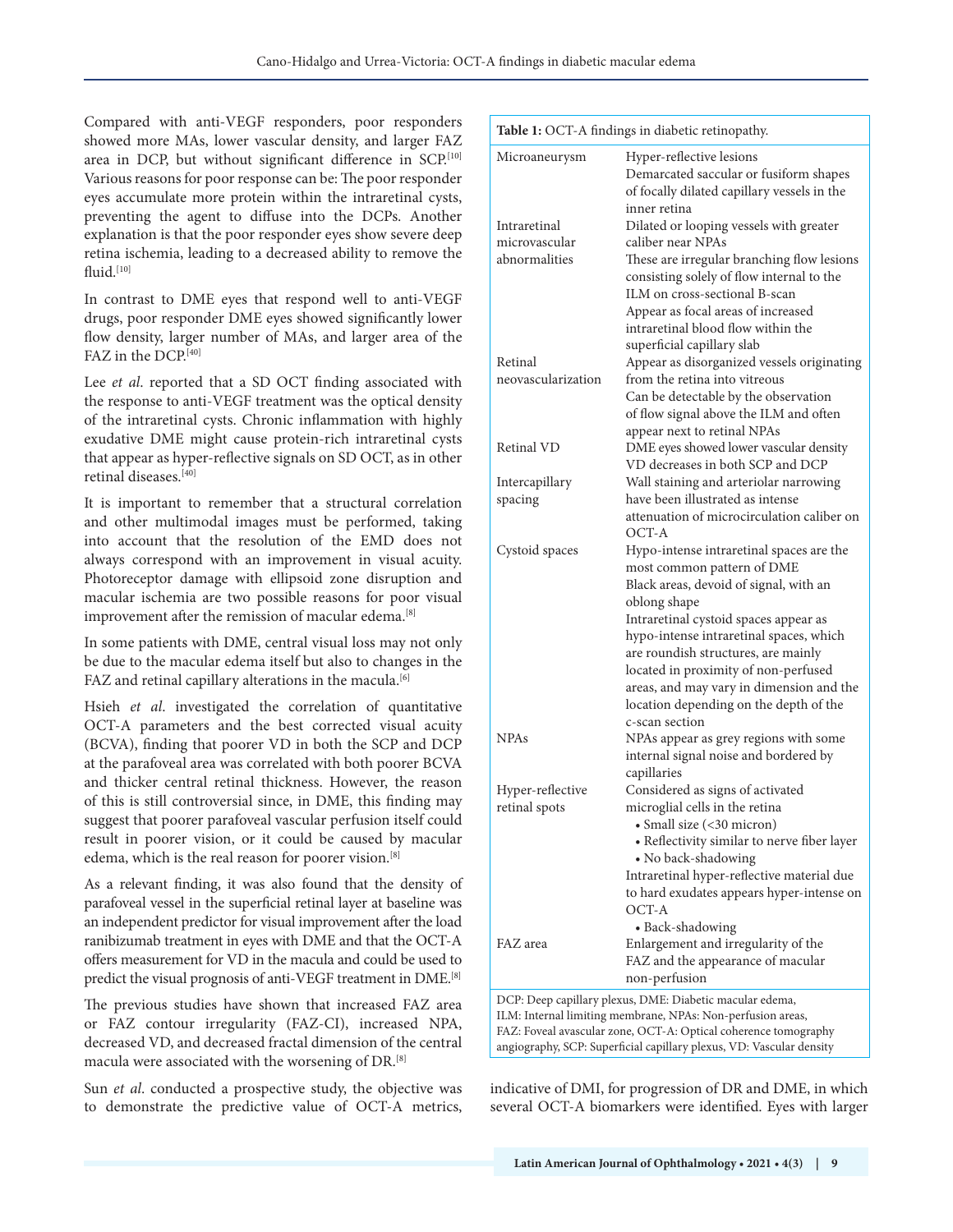FAZ area, lower VD, and lower fractal dimension on DCP are associated with a higher risk of DR progression, whereas eyes with lower VD on SCP are more likely to develop DME,<sup>[9]</sup> and similarly, eyes with DME had decreased perfusion of DCP as well as larger FAZ area and decreased VD.[9]

Some previous studies have reported retinal capillary network and choriocapillaris abnormalities in patients with DR, such as a decrease of VD, with a significant decrease of capillary perfusion density values as retinopathy progresses.[15] The reduction of VD is more consistent in the DCP and choriocapillaris compared to the superficial plexus.[15]

Apart from choriocapillaris, DCP can still provide 15% of the nutrients to outer retinal layers. Oxygen from choriocapillaris to photoreceptors is gradient decrease, so the impairment of DCP might affect structural integrity of photoreceptor layers and other outer retinal layers. As expected, the DCP loss was corresponded well with the disruption of outer plexiform layer in DME eyes, which was also related to vision recovery closely.[10] Thus, it has been speculated that integrity of the DCP could be a possible predictor of the effectiveness of the treatment, probably related to its role in excess fluid removal from the retina, thus preserving it from macular edema.<sup>[15]</sup>

As an additional finding, a significant correlation was found between the status of the DCP and the treatment response. The DCP of poor responders showed greater damage, such as a lower vascular flow density, a higher mean number of MAs, and a larger FAZ in comparison with the good responders.<sup>[15]</sup>

Vujosevic *et al*. showed that DME with SND may represent a specific "more inflammatory" pattern of DME, with high number of HRS, and a better response to intravitreal steroids rather than to anti-VEGF treatment.<sup>[13]</sup>

#### **CONCLUSION**

OCT-A technology keeps great promise for the identification of early retinal vascular disease, including DR with the potential for determining risk for future DME and DR progression.[44]

Quantitative information evaluated by OCT-A offers a promising new path of study and will likely be useful in the future as an objective marker for progression of retinal disease,<sup>[29]</sup> estimating the microvascular status and therapeutic effect of treatments for DME.

Choriocapillaris flow impairment at different stages of DR merits further investigation, as well as, further research is needed to identify new biomarkers that are involved in disease progression, providing more accurate pathophysiological picture of DR and macular edema. The next step might be the automatic detection and quantification of diabetic macular changes.[35]

The approach of OCT-A images has to be enriched with the structural OCT scan to correlate the structures and avoid mistakes of interpretation.

#### **Declaration of patient consent**

Patient's consent not required as there are no patients in this study.

#### **Financial support and sponsorship**

Nil.

#### **Conflicts of interest**

There are no conflicts of interest.

#### **REFERENCES**

- 1. Greig EC, Duker JS, Waheed NK. A practical guide to optical coherence tomography angiography interpretation. Int J Retina Vitreous 2020;6:55.
- 2. de Barros Garcia JM, Isaac DL, Avila M. Diabetic retinopathy and OCT angiography: Clinical findings and future perspectives. Int J Retina Vitreous 2017;3:14.
- 3. Spaide RF, Fujimoto JG, Waheed NK, Sadda SR, Staurenghi G. Optical coherence tomography angiography. Prog Retin Eye Res 2018;64:1-55.
- 4. Tey KY, Teo K, Tan AC, Devarajan K, Tan B, Tan J, *et al*. Optical coherence tomography angiography in diabetic retinopathy: A review of current applications. Eye Vis (Lond) 2019;6:37.
- 5. Markan A, Agarwal A, Arora A, Bazgain K, Rana V, Gupta V. Novel imaging biomarkers in diabetic retinopathy and diabetic macular edema. Ther Adv Ophthalmol 2020;12:1-16.
- 6. Pongsachareonnont P, Charoenphol P, Hurst C, Somkijrungroj T. The effect of anti-vascular endothelial growth factor on retinal microvascular changes in diabetic macular edema using swept-source optical coherence tomography angiography. Clin Ophthalmol 2020;14:3871-80.
- 7. Choi W, Waheed NK, Moult EM, Adhi M, Lee B, de Carlo T, *et al*. Ultrahigh speed swept source optical coherence tomography angiography of retinal and choriocapillaris alterations in diabetic patients with and without retinopathy. Retina 2017;37:11-21.
- 8. Hsieh YT, Alam MN, Le D, Hsiao CC, Yang CH, Chao DL, *et al*. OCT angiography biomarkers for predicting visual outcomes after ranibizumab treatment for diabetic macular edema. Ophthalmol Retina 2019;3:826-34.
- 9. Sun Z, Tang F, Wong R, Lok J, Szeto SK, Chan JC, *et al*. OCT angiography metrics predict progression of diabetic retinopathy and development of diabetic macular edema: A prospective study. Ophthalmology 2019;126:1675-84.
- 10. Liu G, Xu D, Wang F. New insights into diabetic retinopathy by OCT angiography. Diabetes Res Clin Pract 2018;142:243-53.
- 11. de Carlo TE, Chin AT, Joseph T, Baumal CR, Witkin AJ, Duker JS, *et al*. Distinguishing diabetic macular edema from capillary nonperfusion using optical coherence tomography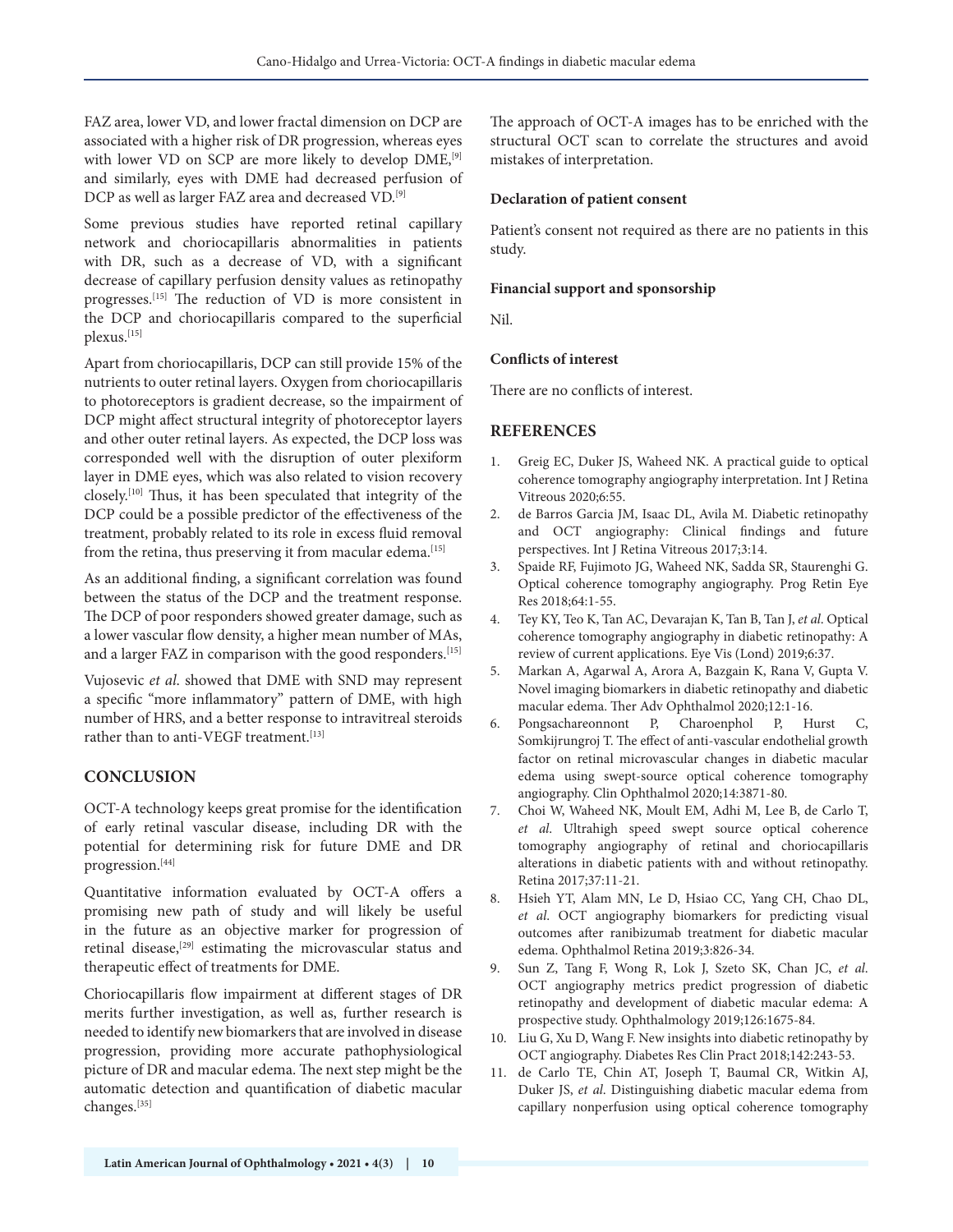angiography. Ophthalmic Surg Lasers Imaging Retina 2016;47:108-14.

- 12. Kwan CC, Fawzi AA. Imaging and biomarkers in diabetic macular edema and diabetic retinopathy. Curr Diab Rep 2019;19:95.
- 13. Vujosevic S, Toma C, Villani E, Muraca A, Torti E, Florimbi G, *et al*. Diabetic macular edema with neuroretinal detachment: OCT and OCT-angiography biomarkers of treatment response to anti-VEGF and steroids. Acta Diabetol 2020;57:287-96.
- 14. Khalid H, Schwartz R, Nicholson L, Huemer J, El-Bradey M, Sim DA, *et al*. Widefield optical coherence tomography angiography for early detection and objective evaluation of proliferative diabetic retinopathy. Br J Ophthalmol 2021;105:118-23.
- 15. Toto L, D'Aloisio R, di Nicola M, di Martino G, di Staso S, Ciancaglini M, *et al*. Qualitative and quantitative assessment of vascular changes in diabetic macular edema after dexamethasone implant using optical coherence tomography angiography. Int J Mol Sci 2017;18:1-12.
- 16. Zhu Z, Liang Y, Yan B, Meng Z, Long K, Zhang Y, *et al*. Clinical effect of conbercept on improving diabetic macular ischemia by OCT angiography. BMC Ophthalmol 2020;20:1-10.
- 17. Spaide RF. Volume-rendered optical coherence tomography of diabetic retinopathy pilot study. Am J Ophthalmol 2015;160:1200-10.
- 18. Thompson IA, Durrani AK, Patel S. Optical coherence tomography angiography characteristics in diabetic patients without clinical diabetic retinopathy. Eye (Lond) 2019;33:648-52.
- 19. Ishibazawa A, Nagaoka T, Takahashi A, Omae T, Tani T, Sogawa K, *et al*. Optical coherence tomography angiography in diabetic retinopathy: A prospective pilot study. Am J Ophthalmol 2015;160:35-44.e1.
- 20. Schwartz DM, Fingler J, Kim DY, Zawadzki RJ, Morse LS, Park SS, *et al*. Phase-contrast optical coherence tomography: A new technique for non-invasive angiography. Ophthalmology 2014;121:180-7.
- 21. Salz DA, de Carlo TE, Adhi M, Moult E, Choi W, Baumal CR, *et al*. Select features of diabetic retinopathy on swept-source optical coherence tomographic angiography compared with fluorescein angiography and normal eyes. JAMA Ophthalmol 2016;134:644-50.
- 22. Parravano M, de Geronimo D, Scarinci F, Querques L, Virgili G, Simonett JM, *et al*. Diabetic microaneurysms internal reflectivity on spectral-domain optical coherence tomography and optical coherence tomography angiography detection. Am J Ophthalmol 2017;179:90-6.
- 23. Vujosevic S, Gatti V, Muraca A, Brambilla M, Villani E, Nucci P, *et al.* Optical coherence tomography angiography changes after subthreshold micropulse yellow laser in diabetic macular edema. Retina 2020;40:312-21.
- 24. Hasegawa N, Nozaki M, Takase N, Yoshida M, Ogura Y. New insights into microaneurysms in the deep capillary plexus detected by optical coherence tomography angiography in diabetic macular edema. Invest Ophthalmol Vis Sci 2016;57:OCT348-55.
- 25. Greig EC, Brigell M, Cao F, Levine ES, Peters K, Moult EM, *et al*. Macular and peripapillary optical coherence tomography angiography metrics predict progression in diabetic

retinopathy: A sub-analysis of TIME-2b study data. Am J Ophthalmol 2020;219:66-76.

- 26. Mastropasqua R, D'Aloisio R, di Antonio L, Erroi E, Borrelli E, Evangelista F, *et al*. Widefield optical coherence tomography angiography in diabetic retinopathy. Acta Diabetol 2019;56:1293-303.
- 27. Russell JF, Flynn HW, Sridhar J, Townsend JH, Shi Y, Fan KC, *et al*. Distribution of Diabetic Neovascularization on ultrawidefield fluorescein angiography and on simulated widefield OCT angiography. Am J Ophthalmol 2019;207:110-20.
- 28. Xie N, Tan Y, Liu S, Xie Y, Shuai S, Wang W, *et al*. Macular vessel density in diabetes and diabetic retinopathy with sweptsource optical coherence tomography angiography. Graefes Arch Clin Exp Ophthalmol 2020;258:2671-9.
- 29. Kim AY, Chu Z, Shahidzadeh A, Wang RK, Puliafito CA, Kashani AH. Quantifying microvascular density and morphology in diabetic retinopathy using spectral-domain optical coherence tomography angiography. Invest Ophthalmol Vis Sci 2016;57:OCT362-70.
- 30. Saif PS, Salman AE, Omran NA, Farweez YA. Assessment of diabetic retinopathy vascular density maps. Clin Ophthalmol 2020;14:3941-53.
- 31. Agemy SA, Scripsema NK, Shah CM, Chui T, Garcia PM, Lee JG, *et al*. Retinal vascular perfusion density mapping using optical coherence tomography angiography in normals and diabetic retinopathy patients. Retina 2015;35:2353-63.
- 32. Matsunaga D, Yi J, Puliafito CA, Kashani AH. OCT angiography in healthy human subjects. Ophthalmic Surg Lasers Imaging Retina 2014;45:510-5.
- 33. Jia Y, Bailey ST, Wilson DJ, Tan O, Klein ML, Flaxel CJ, *et al*. Quantitative optical coherence tomography angiography of choroidal neovascularization in age-related macular degeneration. Ophthalmology 2014;121:1435-44.
- 34. Hwang TS, Gao SS, Liu L, Lauer AK, Bailey ST, Flaxel CJ, *et al*. Automated quantification of capillary nonperfusion using optical coherence tomography angiography in diabetic retinopathy. JAMA Ophthalmol 2016;176:139-48.
- 35. Cohen SY, Miere A, Nghiem-Buffet S, Fajnkuchen F, Souied EH, Mrejen S. Clinical applications of optical coherence tomography angiography: What we have learnt in the first 3 years. Eur J Ophthalmol 2018;28:491-502.
- 36. Parravano M, Costanzo E, Borrelli E, Sacconi R, Virgili G, Sadda SV, *et al*. Appearance of cysts and capillary non perfusion areas in diabetic macular edema using two different OCTA devices. Sci Rep 2020;10:1-9.
- 37. Kashani AH, Green KM, Kwon J, Chu Z, Zhang Q, Wang RK, *et al*. Suspended scattering particles in motion: A novel feature of OCT angiography in exudative maculopathies. Ophthalmol Retina 2018;2:694-702.
- 38. Coscas G, Lipide M, Coscas F. Oct-angiography (spectralis) in diabetic patients: Macular edema. Ch. 10. In: Atlas OCT-Angiography in Diabetic Maculopathy; 2016. p. 150.
- 39. Ting DS, Tan GS, Agrawal R, Yanagi Y, Sie NM, Wong CW, *et al*. Optical coherence tomographic angiography in Type 2 diabetes and diabetic retinopathy. JAMA Ophthalmol 2017;135:306-12.
- 40. Lee J, Moon BG, Cho AR, Yoon YH. Optical coherence tomography angiography of DME and its association with anti-VEGF treatment response. Ophthalmology 2016;123:2368-75.